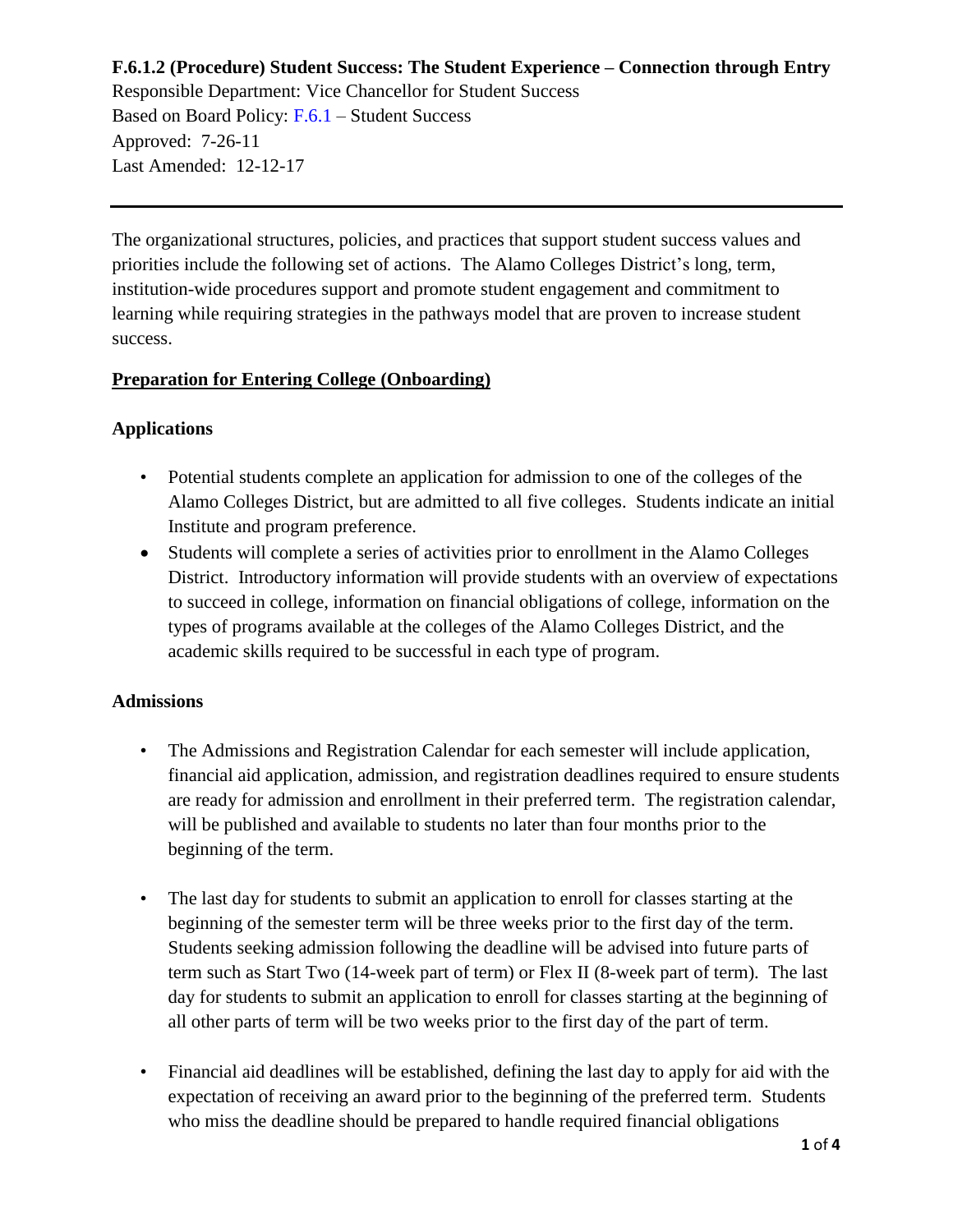Responsible Department: Vice Chancellor for Student Success Based on Board Policy: [F.6.1](https://www.alamo.edu/siteassets/district/about-us/leadership/board-of-trustees/policies-pdfs/section-f/f.6.1-policy.pdf) – Student Success Approved: 7-26-11 Last Amended: 12-12-17

> through other short-term alternatives (e.g., installment plan, short-term loan, personal finances).

## **College Readiness Requirements**

- College preparatory requirements may be satisfied through a variety of options. The options may depend on the program selected. These may include accelerated offerings such as flex term classes (8-week), 4-week and 12-week classes. Additional refresher offerings may include short-term courses, integration of skill development into entry level certificate courses, or a contextualized course that addresses multiple skill areas. The goal is to help student improve their readiness for college and complete the first college-level required math and English composition course during the first year of enrollment.
- Prospective students who require an assessment exam will participate in a preparatory session prior to taking the test. The session includes information on the importance and impact of the exam, how to improve their readiness for college prior to taking the exam, and how the exam results will be used for assisting the student in making choices to be successful in college-level courses. Students are encouraged to take all test scores to advising/orientation sessions to ensure placement at the highest level possible.
- Students assessing below college-level will complete a refresher session to maximize their demonstration of college-readiness. A holistic assessment by math and reading/writing faculty will follow the refresher session to provide the readiness placement of each student.
- A math pathway to the math course appropriate for the student's program goal includes the course sequence with the intent to have all students complete the first college-level math course in the first year of enrollment. A similar English pathway helps all students complete the first college composition course in the first year of enrollment.
- Beginning Fall 2018, students with college preparatory requirements will be in continuous, mandatory college preparatory enrollment each term until all requirements are completed. The enrollment may be in a regular course or one of the other available options. The math pathway, in alignment with the student's program goal will provide the course(s) required.
- Following the assessment, students will receive additional information about collegereadiness through group or individual advising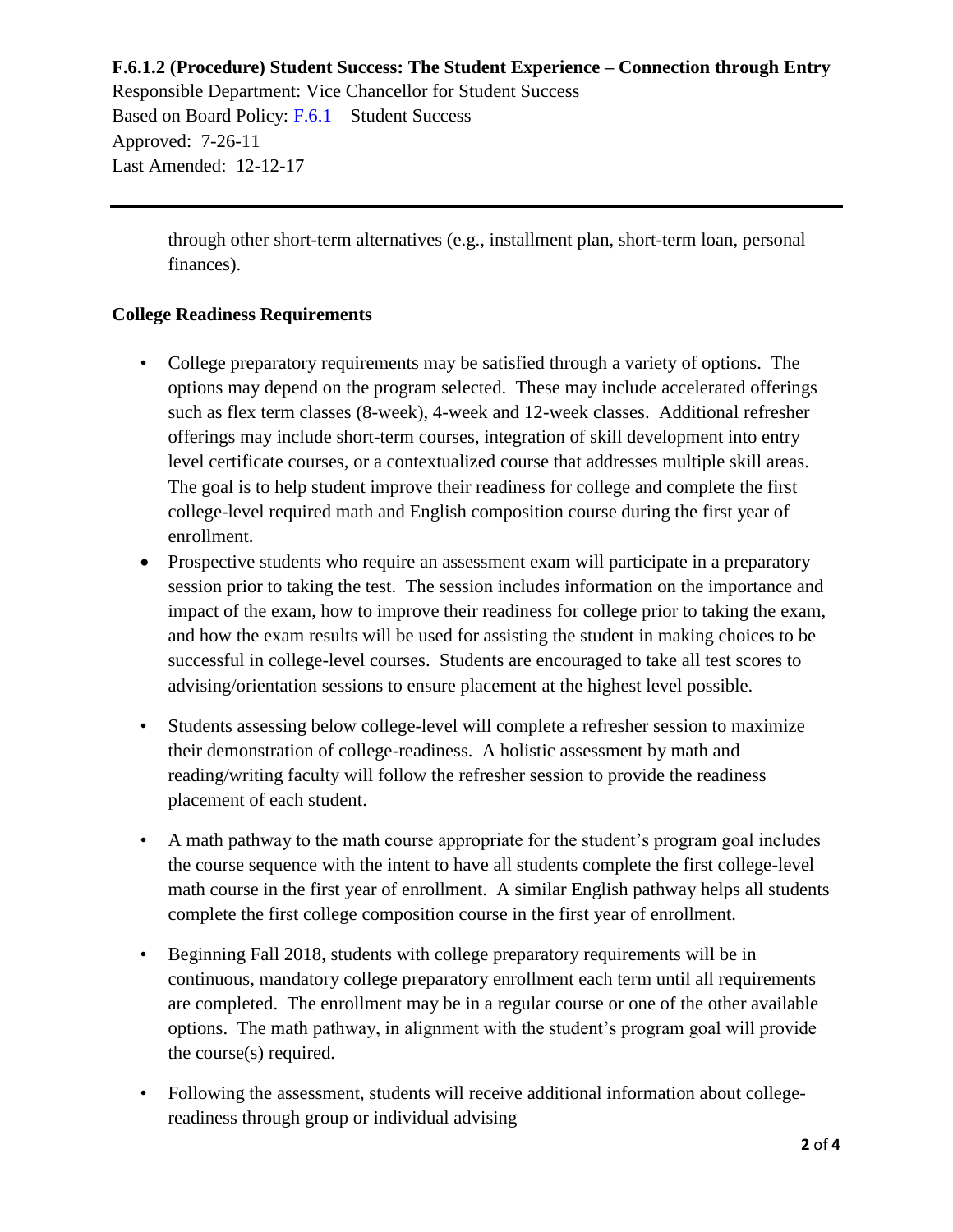Responsible Department: Vice Chancellor for Student Success Based on Board Policy: [F.6.1](https://www.alamo.edu/siteassets/district/about-us/leadership/board-of-trustees/policies-pdfs/section-f/f.6.1-policy.pdf) – Student Success Approved: 7-26-11 Last Amended: 12-12-17

#### **Selection of a Certificate/Degree Plan**

- Students will be provided career information, including AlamoINSTITUTES and programs within each college at several entry points:
	- o During outreach activities to include Mobile Go Center where general AlamoINSTITUTES information is provided
	- o When potential student indicates an interest in attending the colleges of the Alamo Colleges District
	- o Following completion of the application
	- o During the college-readiness assessment activities including before and following the refresher sessions
	- o During the college's required pre-enrollment online modules
	- o Orientation to college activities
	- o During the college's pre-enrollment session (group or individual)
- Entering students will be provided, for each AlamoINSTITUTE, a list of certificates leading to workforce AAS degrees and pre-major Transfer Advising Guides that provide sequenced courses for the baccalaureate degrees at each of the area transfer institutions. Information provided will include the level of college-preparedness required for each type of program and the math pathway leading to the college-level math requirements. Best practices have proven that having a goal increases success and persistence. Each student will declare a goal with the assistance of an assigned academic advisor and will and develop an Individual Education Plan based on the sequenced Advising Guide including any college preparatory requirements. The Individual Education Plan should be started before enrollment for the first term to ensure students are on the path to progress to their goal.
- The sequenced workforce Guide or Transfer Advising Guide will be used to adjust the student's Individual Education Plan during the first semester of enrollment, preferably during the required student development course. Students will be asked to review and confirm the goal/plan with the assigned advisor at the 15-, 30- and 42-hour touch points. The assigned advisor will contact each student when appropriate for a discussion of progress toward completion.